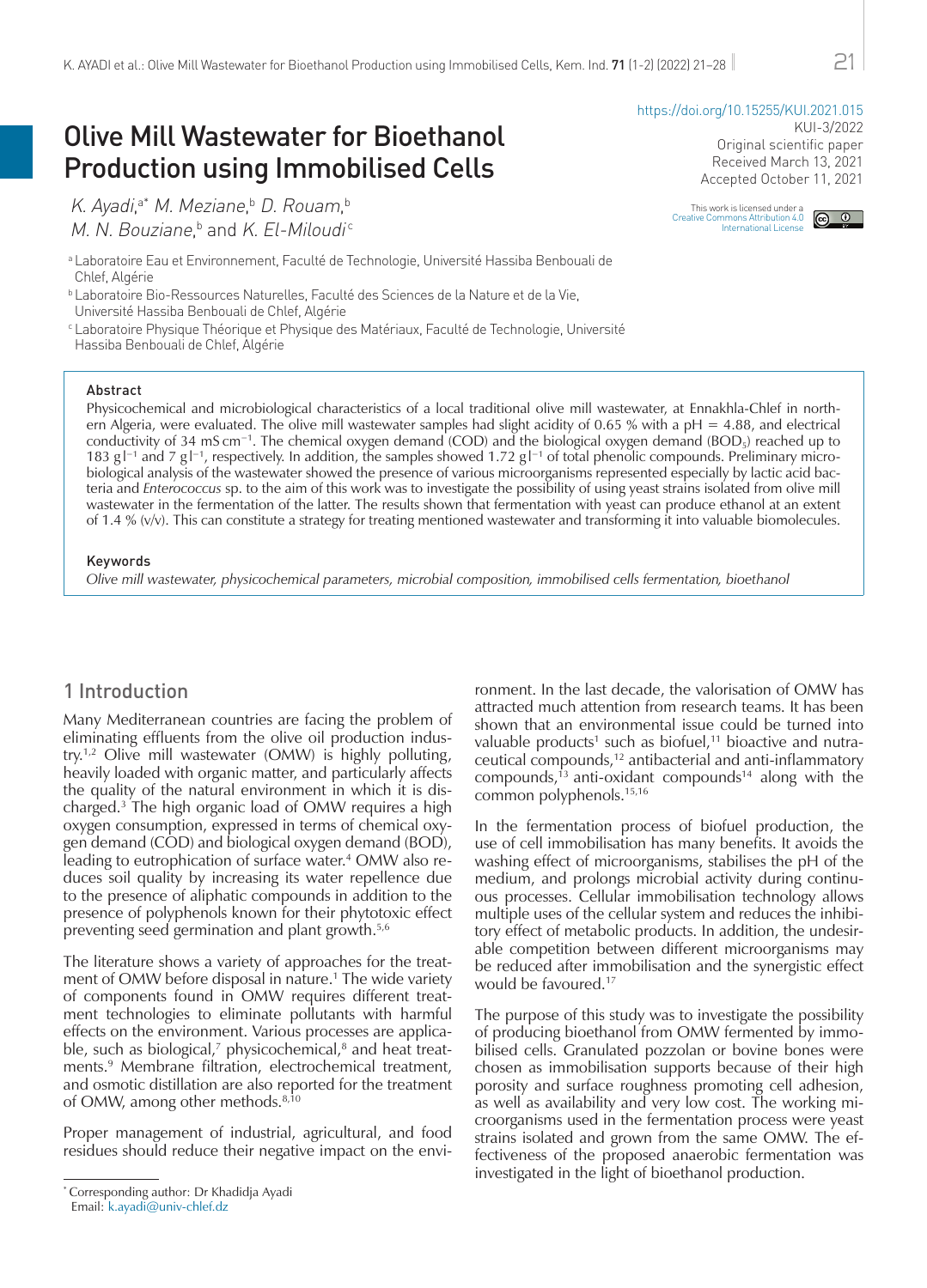# 2 Materials and methods

# 2.1 OMW sampling

OMW samples were collected from a traditional mill at Ennakhla-Chlef locality in northern Algeria (36°15'36"N, 1°24›50»E). The process of oil production is described as follows: olives are washed and separated from plant debris, then crushed to a fine paste and kneaded by adding water. The obtained olive paste is pressed in a hydraulic piston. The liquid phase is drained, and then olive oil is separated from water by simple decantation. All samples were collected between November and January during the olive harvesting period. Samples of freshly produced OMW were taken from the storage ponds using a dipper, placed into sterilised bottles, and kept at 4 °C until used for physicochemical characterisation. However, the microbiological analysis was carried out right after sampling.

# 2.2 Physicochemical characterisation

The physicochemical characterisation of three samples of each OMW stock was carried out according to AFNOR (French Standardization Association) standards as follows:

The pH and the conductivity of OMW were measured at ambient temperature by calibrated Hanna Instruments pH and conductivity-meters, respectively. The acidity (expressed as percentage of oleic acid) was evaluated by titrating 10 ml OMW with 0.1 M NaOH solution. The turbidity was evaluated by a Hanna Instruments turbidimeter. Dry matter was determined after desiccation of 25 ml of OMW samples at 105 °C and expressed in  $gl^{-1}$  of the initial volume of OMW. Suspended matter (SM) in a volume of OMW sample was determined by filtration through a 0.45 μm pore membrane. The mass of the residue was weighed as the SM in g ml<sup>-1</sup>. The COD value was determined by the dichromate method.<sup>18</sup> The biological oxygen demand was determined by a BOD-meter after incubating a dilute solution of OMW giving the amount of oxygen consumed by microorganisms for 5 days (BOD<sub>5</sub>) at 20  $^{\circ}$ C in the dark. The other physicochemical parameters: orthophosphates, chlorides, nitrites, nitrates, calcium, magnesium, ammonium, sulphate contents were measured according to Rodier.<sup>18</sup> The salinity expressed in mg l<sup>−1</sup> of OMW was determined by a Hanna Instruments portable salinometer.

Total phenolic contents were determined according to the Folin-Ciocalteu method.<sup>19</sup> An amount of 0.5 ml of sample solution was added to 2.5 ml of Folin-Ciocalteu reagent and diluted with distilled water 1 : 10, followed by the addition of 4 ml of  $Na<sub>2</sub>CO<sub>3</sub>$ . The mixture was then incubated in a water bath at 45 °C for 30 min, and the absorbance was measured at 765 nm using a UV-Vis spectrophotometer against a blank sample. The total phenolic content was measured as gallic acid equivalents (mg GAE/g of extract). Residual oil and fats were determined using a partition-gravimetric method. A volume of OMW was acidified with HCl and mixed with hexane in a separating funnel. The organic layer was drained and then dried with  $Na<sub>2</sub>SO<sub>4</sub>$ . The solvent was recovered by distillation from a tared flask, and the remainder weighed as the quantity of oil and fats.

# 2.3 Microbial composition determination

The enumeration of the existing microorganisms was performed by the spread plate method. After homogenisation of the OMW samples, serial dilutions in sterile physiological water (0.9 % NaCl) were carried out from 10−1 to 10−6 dilution. An amount of 1 ml of each dilution was placed in a Petri dish onto which was poured 20 ml of agar medium previously autoclaved at 121 °C/15 min and cooled to 45 °C. The dish was then homogenised by manual stirring and incubated in an oven. Only dishes with a colony number between 30 and 300 were retained for enumeration. The tests were repeated three times.

The microbiological composition was expressed as total aerobic and mesophilic flora (Plate Count Agar, incubated at 37 °C for 48 h), total and faecal coliforms (VRBL Agar, incubated for 48 h at 37 and 44.5 °C, respectively), faecal streptococci (Rothe media presumptive test and Litsky media confirmatory test incubated at 37 °C for 24 and 48 h), yeasts and moulds (Potato-Dextrose Agar with chloramphenicol, incubated at 30 °C for 72 h and 5–7 days, respectively), and lactic acid bacteria, especially *Lactobacilli* and *Lactococci* (MRS and M17 agar, incubated at 30 °C for 48–72 h, and the grown colonies were checked for Gram and catalase reactions before counting).

# 2.4 Anaerobic fermentation

#### 2.4.1 Microorganisms and culture conditions

Dilutions in physiological water were made from OMW. An amount of 1 ml of each dilution was spread on Oxytetracycline-Glucose-Yeast Extract Agar medium selective for yeasts in Petri dishes. After incubation at 25 °C for 5 to 7 days, the dishes exhibiting isolated colonies, which were easy to collect, were retained. At least 23 yeast strains were identified in OMW samples. The well-isolated colonies were stained with methylene blue, and then observed under a B-290 OPTIKA microscope to check the morphology and homogeneity of the cells. Morphological characteristics of cells and colonies including microscopic examination were used to isolate and purify the different strains. Using the API 20C AUX strip, all 23 isolates were identified as *Saccharomyces cerevisiae* strains. Each strain was purified by successive sub-culturing on agar Sabouraud, and stored at 4 °C until use.

## 2.4.2 Carbon dioxide productivity

This step was carried out to determine the best performing strain among the 23 isolated strains by measuring the volume of the produced  $CO_2$ .<sup>20</sup> Fermentation of 45 ml of sterilised OMW (compared to Sabouraud broth) in the presence of 4∙105 CFU/ml isolated yeast strains was carried out in sterile glass tubes in anaerobic conditions for 180 h. The gas production was monitored using 100°ml graduated syringes directly connected to the fermentation reactor. The gas pressure pushed the plunger of the syringe, making it possible to measure the volume of the produced gas.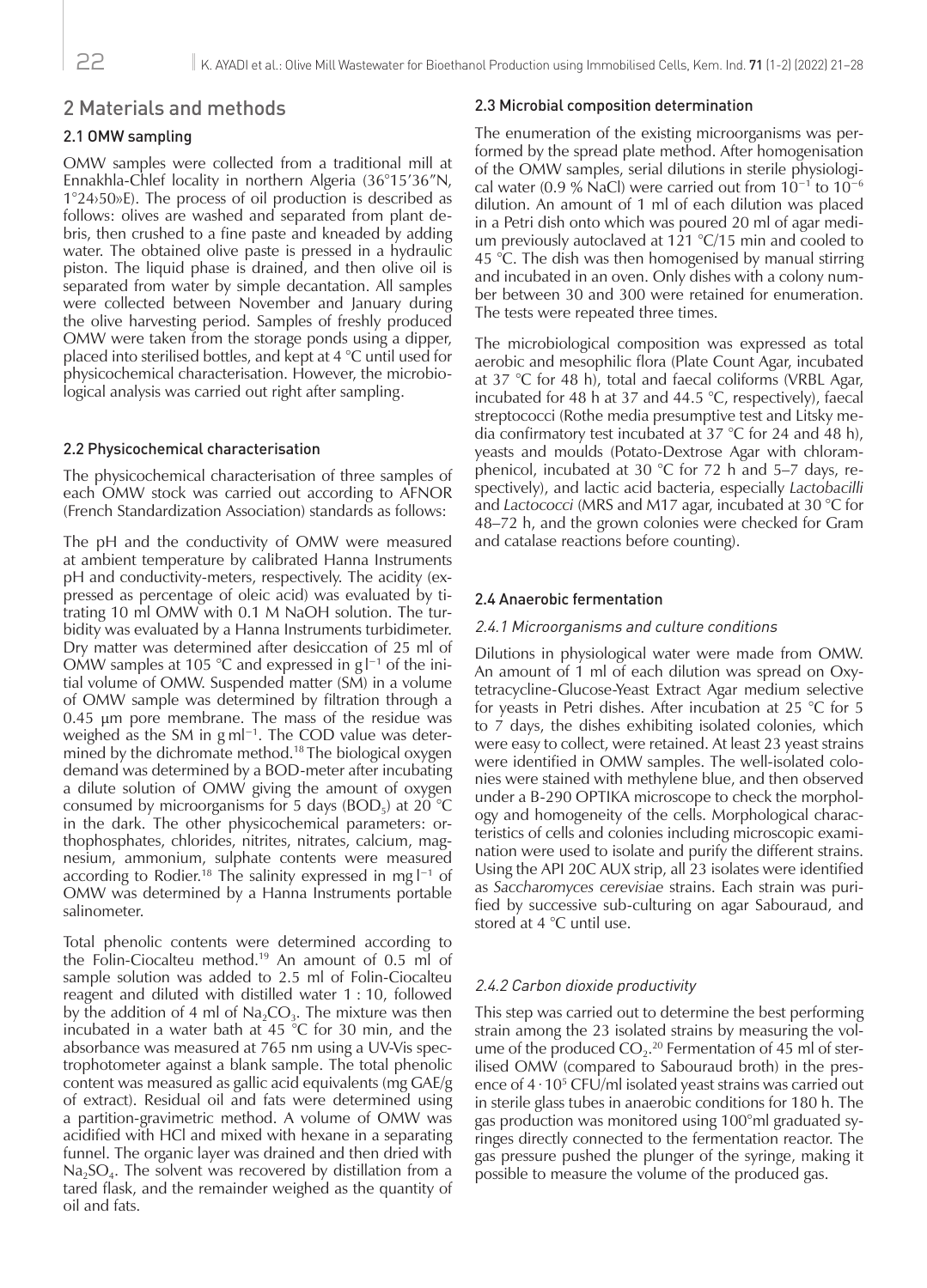#### 2.4.3 Cell immobilisation

In this study, pozzolan and bovine bones were used for cell immobilisation as supports because of their porous nature. Pozzolan from the carrier of Beni Saf, Tlemcen (Algeria) was washed several times with water to remove impurities and then high-temperature treated before use. Granulated pozzolan 6 mm in diameter was obtained by size reduction and sieving of the rocks. The particles were of 60  $\pm$  5 % porosity and 1.029  $\pm$  0.001 density. The bovine bones were collected from a local butchery. The soft tissues were removed and the bones were crushed into small pieces of 2–3 cm. Deproteinisation was realized by immersion in 1 N NaOH solution and then in 7 % hydrogen peroxide. The bone pieces were boiled in water for 10 h, washed under flowing water, and dried at 80  $^{\circ}$ C for 1 h. The obtained material was sterilised in an autoclave before use. The particles were of  $75 \pm 5$  % porosity and  $1.01 \pm 0.005$  density.

The porous supports were placed separately in a nutritional solution containing the yeast strain at  $4 \cdot 10^5$  CFU/ml concentration. The mixture was incubated at 30 °C for 36 to 72 h until the cells were fixed. Visual inspection and microscopy analysis (B-290 Optika) confirmed the biofilm formation.

#### 2.4.4 Experimental setup

The batch fermentation was carried out in a homemade experimental setup consisting of a column made from food-grade polypropylene, 15 cm high and 5 cm in diameter, packed with immobilised cells on pozzolan or bovine bones. The experimental setup was sterilised by autoclaving at 120 °C for 20 min, and anaerobic conditions were respected.

## 2.4.5 Fermentation medium

The OMW was diluted 10 times with distilled water to reduce the concentration of polyphenols. OMW was thermally pre-treated at 120 °C for 20 min, adn then decanted and filtered on a 10°μm filter paper. To eliminate solids further, it was centrifuged at 4500 rpm for 30 min. Finally, the pH of OMW was adjusted to 6.5 (optimal initial pH) with 0.1 M NaOH solution.

#### 2.4.6 Bioethanol content analysis

The determination of bioethanol content in the fermentation solution was carried out by permanganometry. However, a distillation step was necessary to separate ethanol and to avoid the titration of other compounds. The bioethanol thus collected was reacted with a 0.1 M permanganate solution in the presence of 1 M sulfuric acid. Back titration with 0.1 M oxalic acid of the permanganate solution permitted the determination of the bioethanol content.

# 3 Results and discussion

The overall measurement results showed that OMW had a highly polluted discharge in the form of residual liquid. Its composition depends on the type of olives, the degree of their ripening (depending on the collection period), the cultivation system, the salting practice for preserving olives, climatic conditions, and the process used for the extraction of olive oil.<sup>21</sup>

#### 3.1 Physicochemical characteristics of the OMW samples

Organoleptic characterisation showed that OMW samples were generally a dark brown to intense black effluent with a troubled appearance, smooth texture, and fresh taste of olive oil to annoying rancid odour.

Table 1 presents the physicochemical characteristics of the OMW samples. All the data were averaged over at least three measurements.

*Table 1* – Physicochemical characteristics of OMW samples

| Characteristics                                              | Value  | Characteristics                     | Value |
|--------------------------------------------------------------|--------|-------------------------------------|-------|
| рH                                                           | 4.88   | nitrites / mg $I^{-1}$              | 2.08  |
| acidity / %                                                  | 0.65   | nitrates / mg $l^{-1}$              | 1.95  |
| electrical conductivity /<br>$\mathrm{mS}\,\mathrm{cm}^{-1}$ | 34.00  | calcium / mg $I^{-1}$               | 7.04  |
| turbidity / NTU                                              | 138.90 | magnesium / mg $l^{-1}$             | 19.82 |
| dry matter / $g$ $l^{-1}$                                    | 22.60  | ammonium / mg $l^{-1}$              | 1.55  |
| suspended matter / $g1-1$                                    | 0.39   | sulphate / mg $l^{-1}$              | 1.49  |
| $COD / g1-1$                                                 | 183.00 | salinity / mg $I^{-1}$              | 1.50  |
| $BOD_5 / g l^{-1}$                                           | 7.00   | total phenolic<br>contents/ $g$  -1 | 1.72  |
| orthophosphates /<br>$mgl^{-1}$                              | 1.31   | residual oil and fats<br>$/g$  -1   | 0.16  |
| chlorides / $g1-1$                                           | 3.90   |                                     |       |

The measured pH value of 4.88 in this study was within the limits of 4.4–5.4 reported in the literature.<sup>22–24</sup> The increase in acidity of the OMW was due to several factors, such as the duration of the stay in the storage basins.25 This can be explained by auto-oxidation and polymerisation reactions, which transform phenolic alcohols into phenolic acids. These reactions are manifested by a change in the initial colouring of the OMW to dark black. Indeed, the OMW under study was characterised by a very dark colouring.

Electrical conductivity is closely related to the concentration of dissolved ionic substances (total dissolved solids) and to their nature. The results obtained in this study (34 mS cm−1) are comparable to those found in general literature . As salinity is related to electrical conductivity,  $26$ this was indicative of the presence of a high content of mineral salts.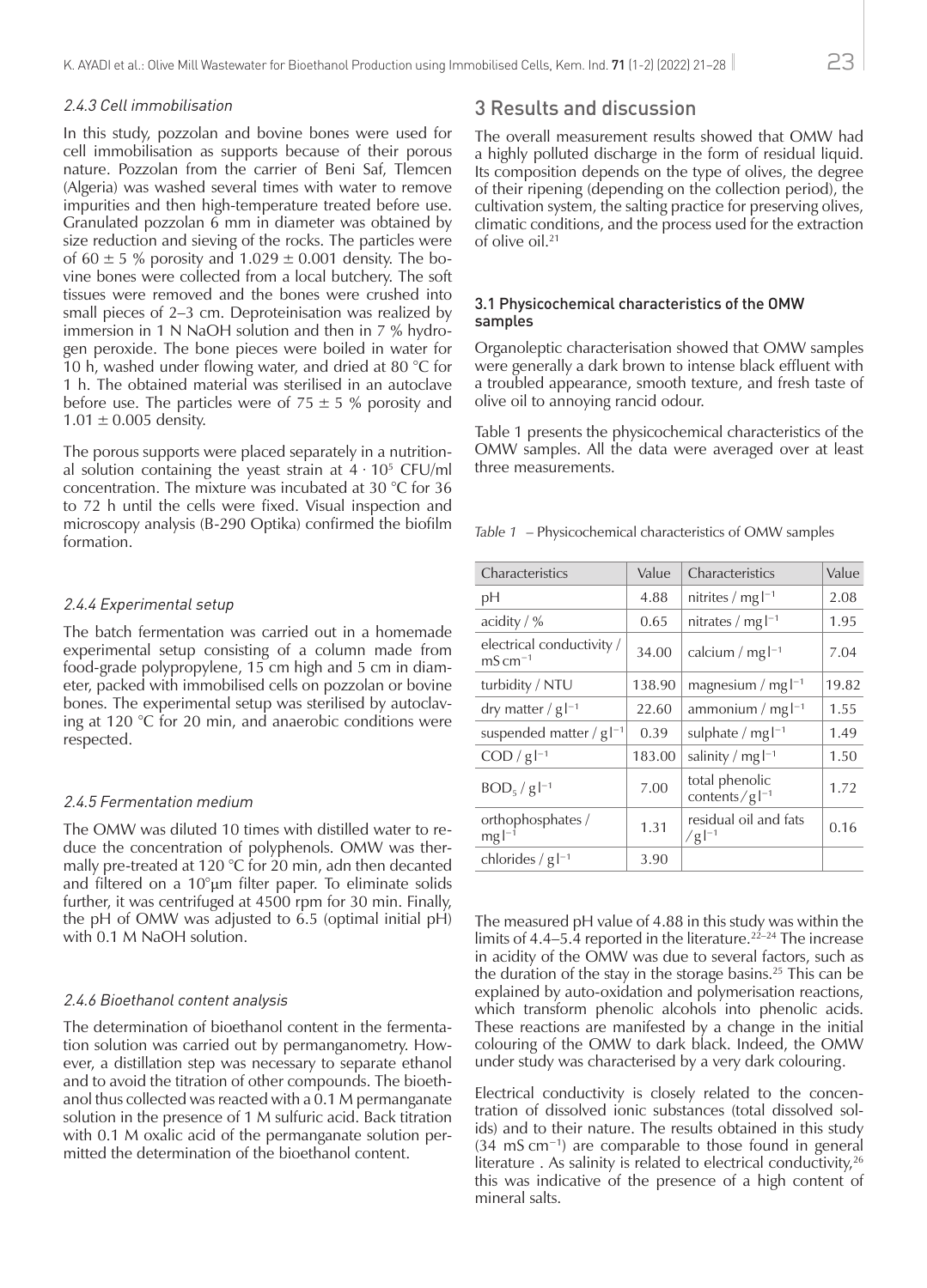The OMW understudy was slightly loaded with suspended matter. According to Table 1, turbidity and SM values were 138.9 NTU and 0.385  $g|^{-1}$ , respectively. The low values of turbidity and SM may be explained by the origin of the OMW sampling. The latter were sampled from storage tanks over an average duration of a few days, and the suspended matter decreased under the effect of settling.

The OMW was very rich in organic matter expressed in terms of chemical and biological oxygen demands. According to Table 1, the values of COD and  $BOD<sub>s</sub>$  were 183 and 7  $gl^{-1}$ , respectively. However, the very low BOD<sub>5</sub>/ COD ratio indicated a poor biodegradability of the OMW. When discharged without proper treatment, OMW causes organic pollution to water and soil, and asphyxiation of microorganisms. Most authors attribute this high toxicity to the presence of phenolic compounds.3–6

The content of phenolic compounds in OMW can reach up to 24 g  $\lfloor -1 \rfloor$ .<sup>27</sup> In our case, the value of 1.72 g  $\lfloor -1 \rfloor$  was lower than the value reported in the literature due to the origin of the OMW. The phenolic composition of the effluent depends on not only the variety, the maturity of the fruit, and the climatic conditions, but also on the technological processes used to separate the aqueous phase (OMW) from the oily phase.

Table 1 shows that the average chloride ion value was 3.9 g l −1. The high chloride content was due to the practice of salting (adding salt in large quantities) to preserve the olives before the extraction process.

The residual fat content in OMW depends on the olive oil extraction system. The centrifugation process achieves low rates compared to the traditional process. Table 1 shows that the obtained fat content explains the viscous appearance linked to the presence of the oily fraction. It forms a lipid layer on the surface of the OMW at the level of the basins, which could limit natural evaporation.

# 3.3 Microbial communities of OMW samples

The microbiota of the olive mill wastewater is reported in Table 2. The standard plate count values for some samples were related to the environmental conditions of this liquid effluent.

*Table 2* – Microbial communities identified in OMW samples

| Microbiota                     | Bacterial count (in $10^4$ CFU/ml) |
|--------------------------------|------------------------------------|
| total aerobic mesophilic flora | 0.55                               |
| total coliforms                |                                    |
| faecal coliforms               |                                    |
| faecal streptococci            | $\left( \right)$                   |
| yeasts and moulds              | 1.4                                |
| fungi                          | 10.8                               |
| lactic acid bacteria           | 4.2                                |

Although OMW is not adequate for microorganism evolution, certain bacteria, yeasts, and fungi are resistant to acidic conditions as well as to the presence of phenolic compounds.23 Table 2 reveals the enumeration of microorganisms present in OMW understudy.

The obtained total aerobic mesophilic flora count is slightly lower than that reported in the literature.<sup>6,23</sup> It is dependent on the extraction process, the adopted operating conditions, the region, and the storage conditions of the OMW, as well as on the physicochemical characteristics (pH, phenolic compounds, mineral salts, heavy metals, fatty acids…).

Yeasts, moulds, and fungi can grow better than bacteria in OMW.6,24 The tolerant power of the two groups is a genetic trait.

Lactic acid bacteria are also present in the OMW. The found value was  $4.2 \quad 10^3$  CFU/ml. Their presence was indicative of their resistance to the aggressive medium of OMW.<sup>23</sup> However, their disappearance becomes normal over time due to the decrease in their resistance.

No faecal bacteria were detected in this study. The absence of these human pathogens was attributed to their sensitivity to low pH and the antibacterial activity of phenolics. Therefore, it can be stated that the studied OMW presented no sanitary or hygienic problem.

## 3.4 Anaerobic fermentation of OMW

Immobilised cells on pozzolan and bovine bones were selected for further studies by sieving under sterile conditions.

# 3.4.1 Carbon dioxide productivity

In this work, 23 yeast strains were isolated from OMW. However, the strains were differentiated by their carbon dioxide productivity. In the pre-selection procedure, it can be noted that the syringe piston raised very quickly in certain fermentation tubes but took a long time in others depending on the cells' bioactivity and the fermentation medium. Fig. 1 shows the gas productivity of the best four isolated strains comparing Sabouraud and OMW fermentation media.

In the Sabouraud medium, gas production increased to reach up to 615 ml  $l^{-1}$  on the third day and then decreased. On the other hand, the amount of produced gas in OMW was lower yet increasing even after five days. It can be concluded that yeast fermentation activity in Sabouraud was greater and faster than that in OMW. This was because Sabouraud was richer in glucose than OMW, which can be consumed directly by the yeast cells. However, the incubated strains have to first adapt to OMW, and then begin the biotransformation of the existing nutritional compounds in the medium.<sup>28</sup> The best yeast strain produced up to 175 ml $l^{-1}$  on the fifth day of fermentation referring to Fig. 1.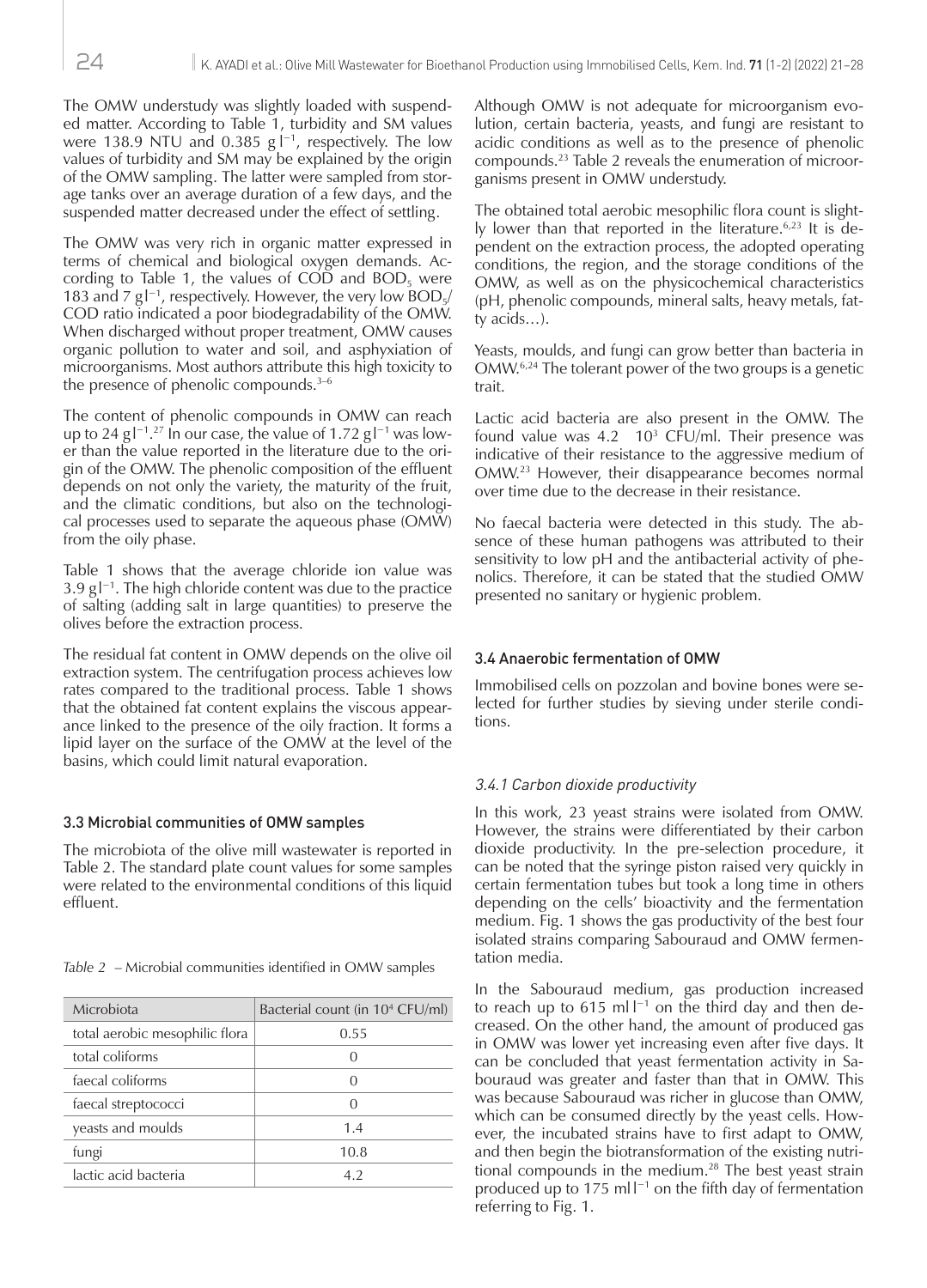

*Fig. 1* – Carbon dioxide productivity of selected cells in Sabouraud and OMW fermentation media

#### 3.4.2 pH and ethanol

In the last step, the yeast strain with the best fermentative activity was selected for further experiments regarding the production of bioethanol. Figs. 2 and 3 show the evolution of pH and ethanol productivity from OMW and Sabouraud using free, immobilised cells on pozzolan (IMC-POZZ) and immobilized cells on bovine bones (IMC-BONE).

In both cases, the pH decreased probably due to the production of pyruvic acid, the precursor of ethanol.<sup>29</sup> Comparing the two fermentation media, the drop in pH was immediate and greater in Sabouraud than it was in OMW. This confirmed the observed behaviour indicated during the carbon dioxide production experiments.



*Fig. 2* – pH evolution during fermentation of free immobilised cells on pozzolan (IMC-POZZ), and immobilised cells on bovine bones (IMC-BONE)



*Fig. 3* – Ethanol (EtOH) productivity by fermentation of free immobilised cells on pozzolan (IMC-POZZ), and immobilised cells on bovine bones (IMC-BONE)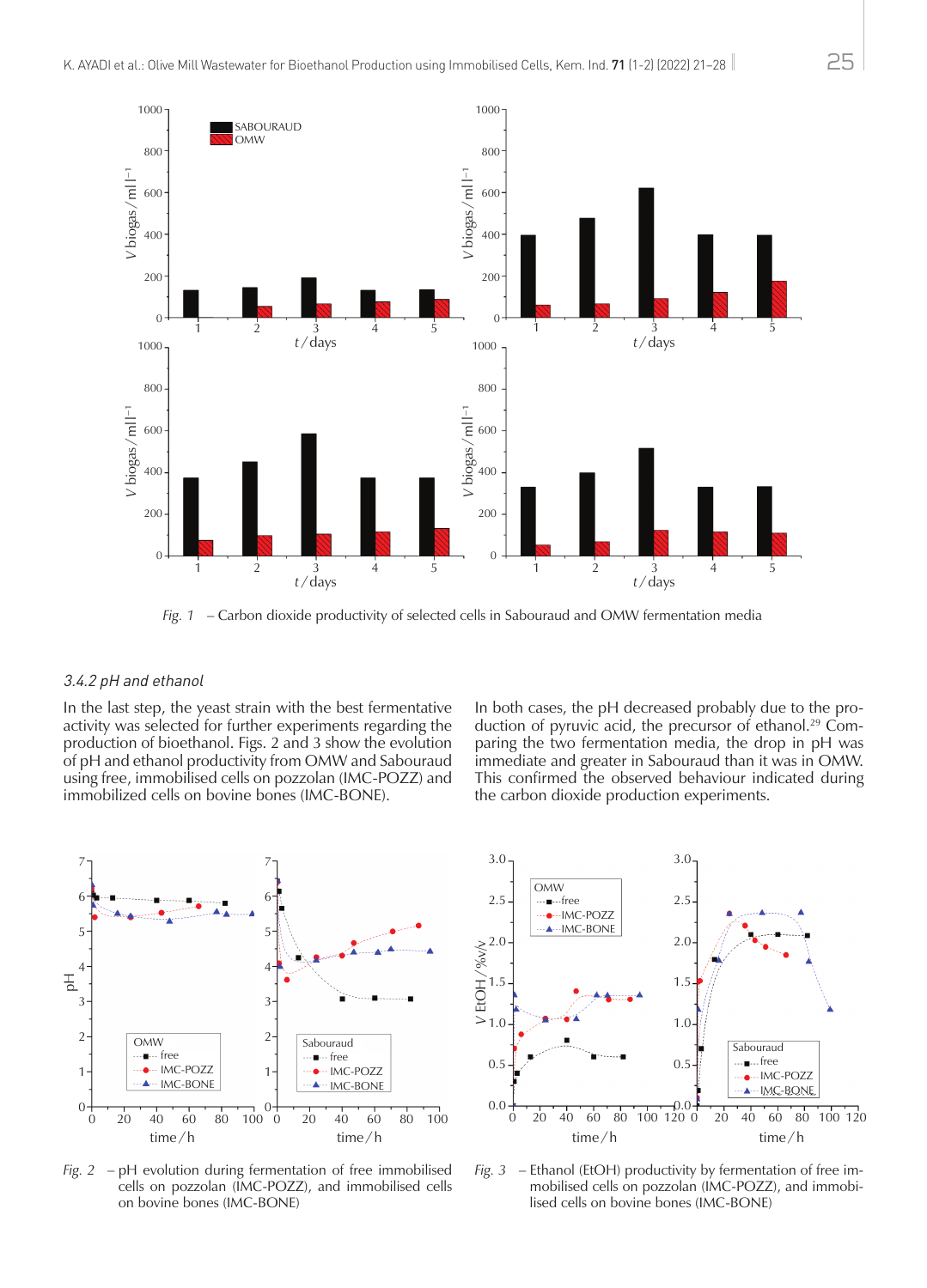In Sabouraud medium, ethanol was produced in measurable quantities within 1 h of fermentation, and reached maximum of up to 2 to 2.5 %  $(v/v)$  in about 20 h. This was corroborated by the pH measurements. After a plateau, it was observed that ethanol productivity tended to decrease after the consumption of large quantities of glucose. On the other hand, ethanol productivity in OMW was lower due to unavailability of nutrients for the yeast cells contrary to Sabouraud medium. The plateau was reached within 40 h of fermentation with up to 1.4 %  $(v/v)$  of ethanol production.

In this study, the advantage of using yeast strains extracted from OMW was their assumed resistance to polyphenol toxicity. *Zanichelli et al.* demonstrated the inhibitory effect of polyphenols on the alcoholic fermentation of OMW.<sup>30</sup> Furthermore, the OMW was diluted 10 times to reduce the polyphenol concentration. However, dilution also affected the concentration of carbon source needed by the microorganisms for conversion to bioethanol.

Comparison of bioethanol productivity of free *vs.* immobilised cells (Figs. 2 and 3) suggested that cell immobilisation enabled an increase in the productivity of ethanol from both OMW and Sabouraud. Slightly better performance was attributed to the cells immobilised on bovine bones. This was probably due to the higher cell density in the immobilisation support than free cells in the solution. In addition, bovine bones exhibit a higher porosity than pozzolan, providing additional sites for cell attachment leading to better productivity.

# 4 Conclusion

Wastewaters generated by the Ennakhla-Chlef Algeria olive mill were characterised. The physicochemical properties revealed a poor biodegradability of this effluent, suggesting its negative impact on soil and watercourses. However, the significant content of minerals and phenolics would permit the use of OMW as a source of valuable products. The microbiological characterisation identified the presence of lactic bacteria, which could be of practical relevance.

This study has shown that it is possible to produce bioethanol from OMW using *Saccharomyces cerevisiae* yeast strains previously isolated from OMW. Bioethanol was produced at an extent of 1.4 %  $(v/v)$  by anaerobic fermentation of OMW *via* immobilisation of the best performing yeast cells onto pozzolan and bovine bones. Further research is needed to optimise the fermentation conditions, such as dilution effect, inhibitory effect of polyphenols, nutritional supplement for the yeast cells, as well as competitive interference with other microorganisms.

#### ACKNOWLEDGEMENTS

The authors acknowledge the support of Prof. A. Ouagued, Dr. M. Kouidri, and Dr. B. Feraoun. The authors acknowledge the financial support of Direction Générale de la Recherche Scientifique et du Développement Technologique, Algeria.

#### References Literatura

- 1. *D. A. Sousa*, *A. I. Costa*, *M. R. Alexandre*, *J. V Prata*, How an environmental issue could turn into useful high-valued products: The olive mill wastewater case, Sci. Total Environ. **647** (2019) 1097–1105, doi: https://doi.org/10.1016/j.scitotenv.2018.08.060.
- 2. *J. M. Ochando-Pulido*, *J. R. Corpas-Martínez*, *J. A. Vellido-Perez*, *A. Martinez-Ferez*, Optimization of polymeric nanofiltration performance for olive-oil-washing wastewater phenols recovery and reclamation, Sep. Purif. Technol. **236** (2020) 116261, doi: https://doi.org/10.1016/j.seppur.2019.116261.
- 3. *S. Babić*, *O. Malev, M. Pflieger*, *A. T. Lebedev*, *D. M. Mazu*r*, A. Kužić*, *R. Čož-Rakovac*, *P. Trebše*, Toxicity evaluation of olive oil mill wastewater and its polar fraction using multiple whole-organism bioassays, Sci. Total Environ. **686** (2019) 903–914, doi: https://doi.org/10.1016/j.scitotenv.2019.06.046.
- 4. *L. Bougarne*, *M. Ben Abbou*, *M. El Haji*, *H. Bouka*, Consequences of surface water eutrophication: remedy and environmental interest, Mater. Today Proc. **13** (2019) 654–662, doi: https://doi.org/10.1016/j.matpr.2019.04.025.
- 5. *F. Comino*, *V. Aranda*, *A. Domínguez-Vidal*, *M. J. Ayora-Cañada*, Thermal destruction of organic waste hydrophobicity for agricultural soils application, J. Environ. Manage. **202** (2017) 94–105, doi: https://doi.org/10.1016/j.jenvman.2017.07.024.
- 6. *A. Mekki*, *A. Aloui, Z. Guergueb*, *M. Braham*, Agronomic Valorization of Olive Mill Wastewaters: Effects on Medicago sativa Growth and Soil Characteristics, Clean Soil Air Water. **46** (2018) 1800100, doi: https://doi.org/10.1002/ clen.201800100.
- 7. *N. Dashti*, *N. Ali*, *M. Khanafer*, *H. Al-Awadhi*, *N. Sorkhoh*, *S. Radwan*, Olive-pomace harbors bacteria with the potential for hydrocarbon-biodegradation, nitrogen-fixation and mercury-resistance: Promising material for waste-oil-bioremediation, J. Environ. Manage. **155** (2015) 49–57, doi: https:// doi.org/10.1016/j.jenvman.2015.03.010.
- 8. *L. Ioannou-Ttofa, I. Michael-Kordatou, S. C. Fattas, A. Eusebio, B. Ribeiro, M. Rusan, A. R. B. Amer, S. Zuraiqi, M. Waismand, C. Linder, Z. Wiesman, J. Gilron, D. Fatta-Kassinos*, Treatment efficiency and economic feasibility of biological oxidation, membrane filtration and separation processes, and advanced oxidation for the purification and valorization of olive mill wastewater, Water Res. **114** (2017) 1–13, doi: https://doi.org/10.1016/j.watres.2017.02.020.
- 9. *C. Rocha, M. A. Soria, L. M. Madeira*, Thermodynamic analysis of olive oil mill wastewater steam reforming, J. Energy Inst. **92** (2019) 1599–1609, doi: https://doi.org/10.1016/j. joei.2018.06.017.
- 10. *A. Y. Gebreyohannes, E. Curcio, T. Poerio, R. Mazzei, G. Di Profio, E. Drioli, L. Giorno*, Treatment of Olive Mill Wastewater by Forward Osmosis, Sep. Purif. Technol. **147** (2015) 292– 302, doi: https://doi.org/10.1016/j.seppur.2015.04.021.
- 11. *M. Jeguirim, M.-L. M. L. Goddard, A. Tamosiunas, E. Berrich-Betouche, A. A. Azzaz, M. Praspaliauskas*, *S. Jellali*, Olive mill wastewater: From a pollutant to green fuels, agricultural water source and bio-fertilizer. Biofuel production, Renew. Energy **149** (2020) 716–724, doi: https://doi.org/10.1016/j. renene.2019.12.079.
- 12. *G. Ventura, C. D. Calvano, R. Abbattista, M. Bianco, C. De Ceglie, I. Losito, F. Palmisano, T. R. I. Cataldi*, Characterization of bioactive and nutraceutical compounds occurring in olive oil processing wastes, Rapid Commun. Mass Spectrom. **33**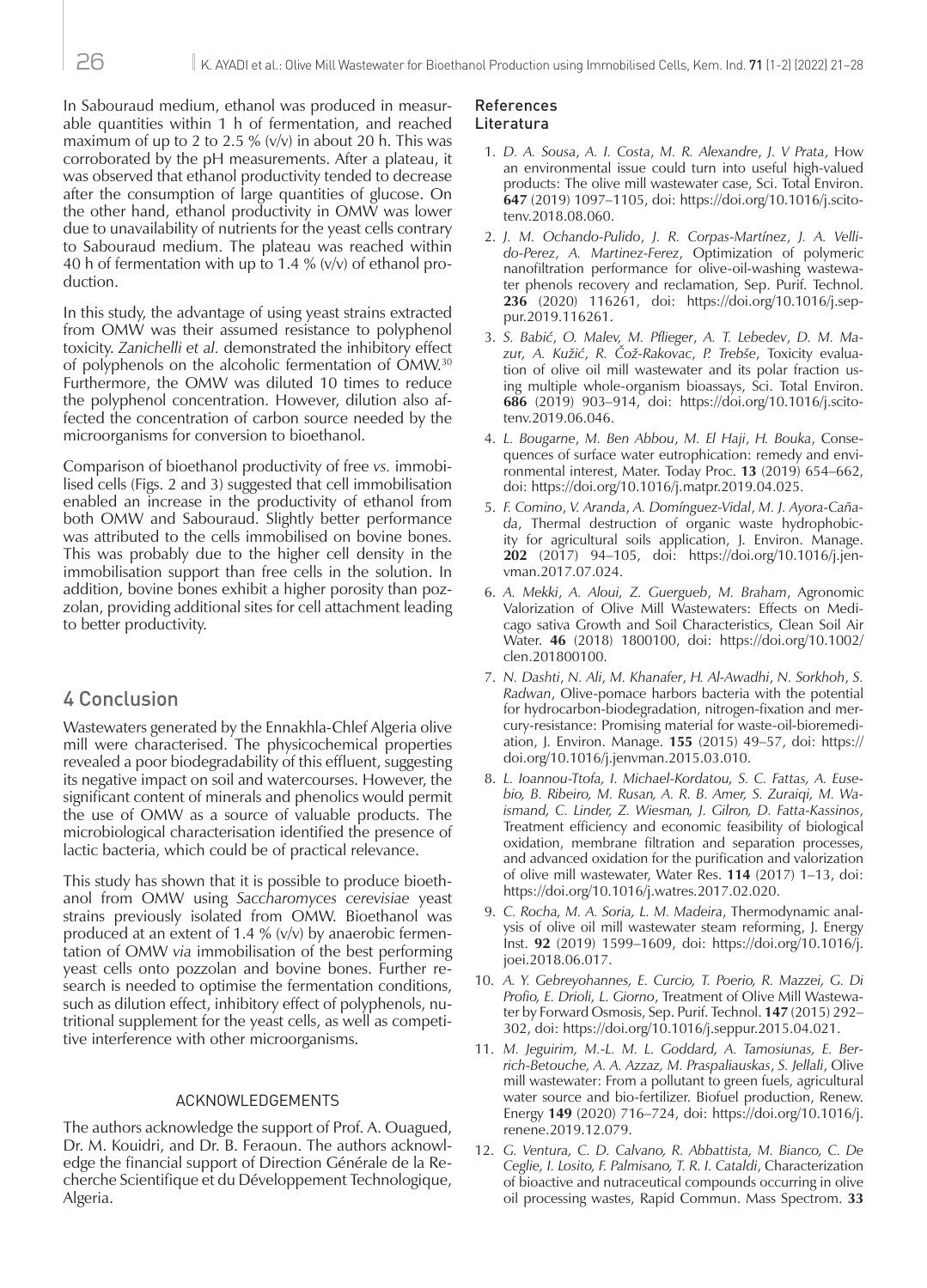(2019) 1670–1681, doi: https://doi.org/10.1002/rcm.8514.

- 13. *J. M. Silvan, M. A. Pinto-Bustillos, P. Vásquez-Ponce, M. Prodanov, A. J. Martinez-Rodriguez*, Olive mill wastewater as a potential source of antibacterial and anti-inflammatory compounds against the food-borne pathogen Campylobacter, Innov. Food Sci. Emerg. Technol. **51** (2019) 177–185, doi: https://doi.org/10.1016/j.ifset.2018.05.013.
- 14. *Z. Namazifar, F. Saadati, A. A. Miranbeigi*, Synthesis, characterization and evaluation of antioxidant activity of tyrosol derivatives from olive mill wastewater, Chem. Pap. **73** (2019) 663–671, doi: https://doi.org/10.1007/s11696-018-0591-7.
- 15. *N. Caporaso, D. Formisano, A. Genovese*, Use of phenolic compounds from olive mill wastewater as valuable ingredients for functional foods, Crit. Rev. Food Sci. Nutr. **58** (2018) 2829–2841, doi: https://doi.org/10.1080/10408398.2017.1 343797.
- 16. *M. Mattonai, A. Vinci, I. Degano, E. Ribechini, M. Franceschi, F. Modugno*, Olive mill wastewaters: quantitation of the phenolic content and profiling of elenolic acid derivatives using HPLC-DAD and HPLC/MS2 with an embedded polar group stationary phase, Nat. Prod. Res. **33** (2019) 3171–3175, doi: https://doi.org/10.1080/14786419.2018.1522632.
- 17. *J. Lu, W. Peng, Y. Lv, Y. Jiang, B. Xu, W. Zhang, J. Zhou, W. Dong, F. Xin, M. Jiang*, Application of Cell Immobilization Technology in Microbial Cocultivation Systems for Biochemicals Production, Ind. Eng. Chem. Res. **59** (2020) 17026– 17034, doi: https://doi.org/10.1021/acs.iecr.0c01867.
- 18. *J. Rodier, B. Legube, N. Merlet, L'analyse de l'eau, 9<sup>th</sup> Ed.,* Dunod, Paris, 2009.
- 19. *R. M. Lamuela-Raventós*, Folin-Ciocalteu method for the measurement of total phenolic content and antioxidant capacity, Meas. Antioxid. Act. Capacit. Recent Trends Appl. (2017) 107–115, doi: https://doi.org/10.1002/9781119135388. ch6.
- 20. *N. Obara, N. Oki, M. Okai, M. Ishida, N. Urano*, Development of a simple isolation method for yeast Saccharomyces cerevisiae with high fermentative activities from coastal waters, Act. from Coast. Waters **4** (2015) 71–76, doi: https:// doi.org/10.11425/sst.4.71.
- 21. *S. Ntougias, F. Gaitis, P. Katsaris, S. Skoulika, N. Iliopoulos*, *G. I. Zervakis*, The effects of olives harvest period and production year on olive mill wastewater properties - Evaluation of Pleurotus strains as bioindicators of the effluent's toxicity, Chemosphere **92** (2013) 399–405, doi: http//doi. org/10.1016/j.chemosphere.2013.01.033.
- 22. *P. Dutournié, M. Jeguirim, B. Khiari, M.-L. M. L. Goddard, S. Jellali*, Olive mill wastewater: From a pollutant to green fuels, agricultural water source, and bio-fertilizer. Part 2: Water recovery, Water **11** (2019) 768, doi: https://doi.org/10.3390/ w11040768.
- 23. *M. El Yamani, E. H. Sakar, A. Boussakouran, N. Ghabbour, Y. Rharrabti*, Physicochemical and microbiological characterization of olive mill wastewater (OMW) from different regions of northern Morocco, Environ. Technol. **41** (2020) 3081–3093, doi: https://doi.org/10.1080/09593330.2019.1 597926.
- 24. *Y. Rharrabti, M. El Yamani*, Olive Mill Wastewater: Treatment and Valorization Technologies, in C. Hussain (ed.), Handbook of Environmental Materials Management. Springer, Cham, 2018, pp. 1–28, doi: https://doi.org/10.1007/978-3- 319-58538-3\_91-1.
- 25. *R. Jarboui, M. Chtourou, C. Azri, N. Gharsallah, E. Ammar*, Time-dependent evolution of olive mill wastewater sludge organic and inorganic components and resident microbiota in multi-pond evaporation system, Bioresource Technol. **101** (2010) 5749–5758, doi: https://doi.org/10.1016/j.biortech.2010.02.069.
- 26. *K. Simyrdanis, N. Papadopoulos, P. Soupios, S. Kirkou, P. Tsourlos*, Characterization and monitoring of subsurface contamination from Olive Oil Mills' waste waters using Electrical Resistivity Tomography, Sci. Total Environ. **637**– **638** (2018) 991–1003, doi: https://doi.org/10.1016/j.scitotenv.2018.04.348.
- 27. *Z. Kaleh, S. U. Geißen*, Selective isolation of valuable biophenols from olive mill wastewater, J. Environ. Chem. Eng. **4** (2016) 373–384, doi: https://doi.org/10.1016/j. jece.2015.11.010.
- 28. *W. Medawar, P. Strehaiano, M. L. Délia*, Yeast growth: Lag phase modelling in alcoholic media, Food Microbiol. **20** (2003) 527–532, doi: http//doi.org/10.1016/S0740- 0020(02)00170-3.
- 29. *D. Sarris, S. Papanikolaou*, Biotechnological production of ethanol: Biochemistry, processes and technologies, Eng. Life. Sci. **16** (2016) 307–329, doi: http//doi.org/10.1002/ elsc.201400199.
- 30. *D. Zanichelli, F. Carloni, E. Hasanaj, N. D. Andrea, A. Filippini, L. Setti*, Research Communications Production of Ethanol by an Integrated Valorization of Olive Oil Byproducts The Role of Phenolic Inhibition, Environ. Sci. Pollut. Res. Int **14** (2007) 5–6, doi: https://doi.org/10.1065/espr2006.06.316.